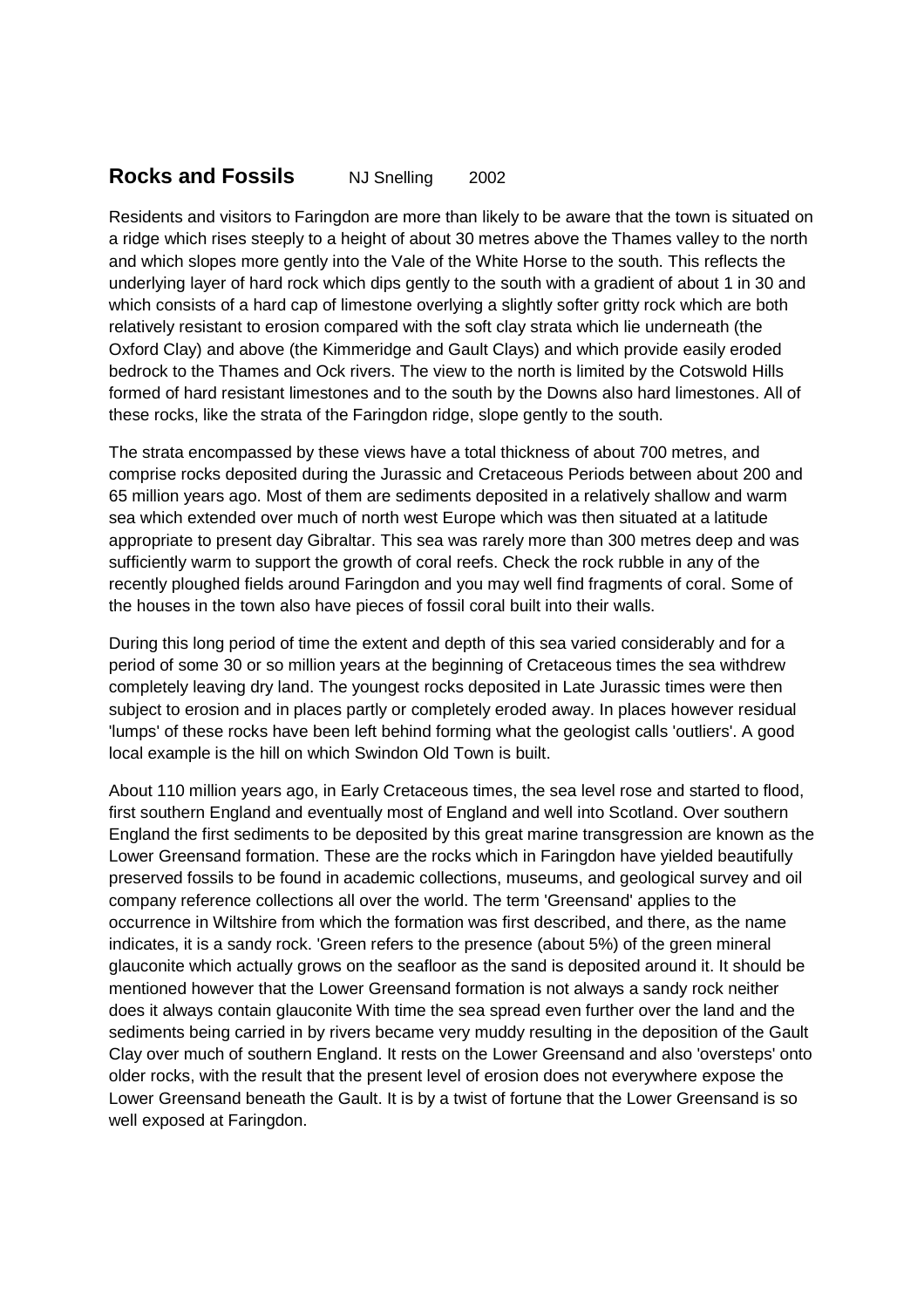The Gault Clay is overlain by the Upper Greensand Formation and this in turn is surmounted by the Chalk forming the prominent ridge of the Downs to the south of Faringdon. The sea by this time had spread far to the north and west and marine sediments of the same age are to be found in North-East Ireland and western Scotland.

The Upper Greensand tends to be more consistently 'sandy' than the Lower Greensand and the green mineral glauconite is also more commonly present. Both 'Greensands' are conducive to human habitation, they drain well, are fertile and easily tilled The Upper Greensand forms a notable rise at the base of the Chalk escarpment, travelers from Faringdon to Wantage will probably have noticed this distinct rise as they pass through East Challow. Whereas for reasons mentioned above the Lower Greensand often only manages to peep from beneath the overlying Gault Clay, the Upper Greensand is well exposed between the Gault and the Chalk and the line of towns including Didcot, Harwell, East and West Hendred, Wantage, East Challow, Childrey, Kingston Lisle, Compton Beauchamp, Ashbury and Bishopstone are all sited along its outcrop reflecting its conduciveness to human settlement.

The occurrence of the green mineral glauconite in the Lower and Upper Greensands is worth additional comments. It is one of the few minerals to actually develop in the marine environment as sediments are being deposited around it. As it grows it incorporates potassium (potash) from the sea water and eventually ends up with about 6% by weight of potassium. Potassium is naturally radioactive, but fortunately the degree of radioactivity is in no way dangerous the content of the radioactive variety ( isotope) of potassium being very low - a sample of glauconite containing 6% by weight of potassium would contain only about 6 parts per million of the radioactive isotope. However the presence of this radioactive isotope of potassium which decays to the inert gas argon means that the mineral can be dated by the technique of radioactive dating, akin to radiocarbon dating. It is because of this that we can assign actual ages (or dates) to the sedimentary rocks in which the glauconite has grown. Thus we can assign ages of about 110 and 105 million years to the Lower and Upper Greensands respectively with a high degree of confidence.

In addition to this rather academic feature of glauconite the presence of potassium in this mineral has its repercussions on human activity. When exposed to surface weathering glauconite is readily altered and breaks down with the release of its potassium. Thus the soils resulting from the weathering of the Greensands have a built in potash fertiliser which undoubtedly has contributed to Faringdon's former fame as a plant nursery centre and probably to the extensive orchards still to be found near Harwell. A nice example of natural recycling from sea water through to fresh fruit and vegetables!

Faringdon itself probably owes its existence to a tongue shaped mass of Lower Greensand which protrudes from beneath the Gault Clay between Uffington and Baulking and which extends to the north-west as far as the junction of Coxwell Rd. and Highworth Rd. south west of Faringdon's town centre. In addition there are two isolated occurrences of this deposit - outliers - which give rise to Badbury Hill to the west of the town and The Folly hill to the east. The well known Iron Age fort on Badbury Hill was the first settlement of significance in the area and I suppose that gradually, as life became safer, folks moved down into what is now the town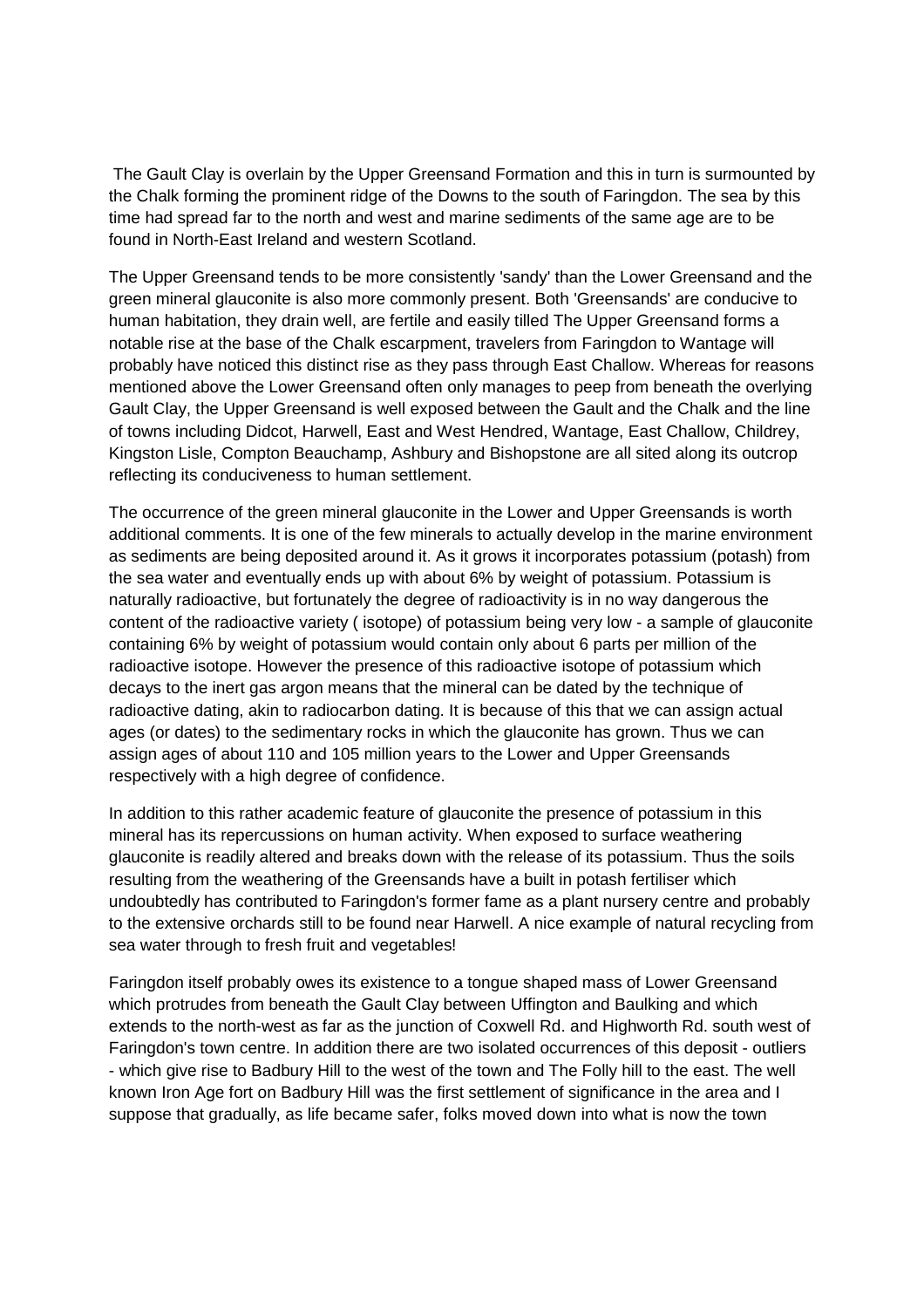centre. They were presumably attracted by the sheltered valley of a small stream which rises up what is now Southampton St. and which flows beneath the town centre and thence along the western boundary of the Faringdon Estate, more or less parallel to Gloucester St. into the 'lake' in the estate grounds. For much of its course the stream now flows in a culvert, particularly under the town centre and although well known to our senior residents at least, it was obviously forgotten by or more probably unknown to Transco, who recently rediscovered it to the great inconvenience of the town!

This little valley was also probably floored by sand, gravel and mud, washed down through the ages from The Folly hill, giving rise to a well drained. fertile and tillable valley floor ideal for cottage vegetable gardens. Faringdon residents will recall the early 90's when the injudicious removal of stabilising vegetation at the base of The Folly hill resulted in a massive landslip which dumped a mass of mud and gravel in the town centre. We ignore our geological heritage at our peril!

In addition to Faringdon, Little Coxwell, Fernham and Uffington have all sprung up on this habitable Lower Greensand deposit and in times past the old railway link from Uffington Junction station similarly made good use of this stable and well drained rock foundation.

As already stated it is from this rock that Faringdon's famous fossils have been derived. Specimens have been collected from Faringdon since at least the seventeenth century. However it was not until the latter part of the eighteenth century that it came to be accepted that fossils in general were the petrified remains of living creatures, and not until nearly the end of that century did William Smith from Churchill in Oxfordshire - the father of English geology and one of the founding fathers of the science of geology – realized that the successions of rock strata that he had mapped as a practicing drainage engineer were characterised by unique assemblages of different fossils specific to an individual stratum or groups of strata. An observation which is one of the foundation stones of Darwin's Theory of Evolution and which now allows the correlation of strata on a worldwide basis and is the life blood of the fossil fuel industries ( oil and coal) and hence of our modern civilisation.

Fossils are common enough but are often so embedded in the rocks that their extraction and study is a matter of considerable difficulty. Faringdon's fossils occur in an often friable rock which can sometimes be even crumbled in the hand with the fossils literally falling out intact. The deposit is particularly well known for the occurrence of fossil sponges which resemble cigarette ends, egg cups and tea cups, the larger specimens sometimes look as if they were badly fired and had started to sag. The sponge zooid is a unicellular creature, about 250 of which would form a queue about an inch long. They live in a colony and secret a porous nestlike structure through which water can circulate essential nutrients. One group constructs their nest of fibres (I suppose protein fibres) and comprise the familiar bath sponge, another group have a siliceous nest of which usually only fragments are found. The third group are the calcareous sponges in which the nest is calcareous (made of lime) and this is the type found at Faringdon. The porous interior has long since been filled with secondary minerals (calcite) so the fossils are generally solid and robust. Other common fossils are beautifully preserved bivalve shellfish, sea urchins ( usually fragmented) and their spines, and also fossils derived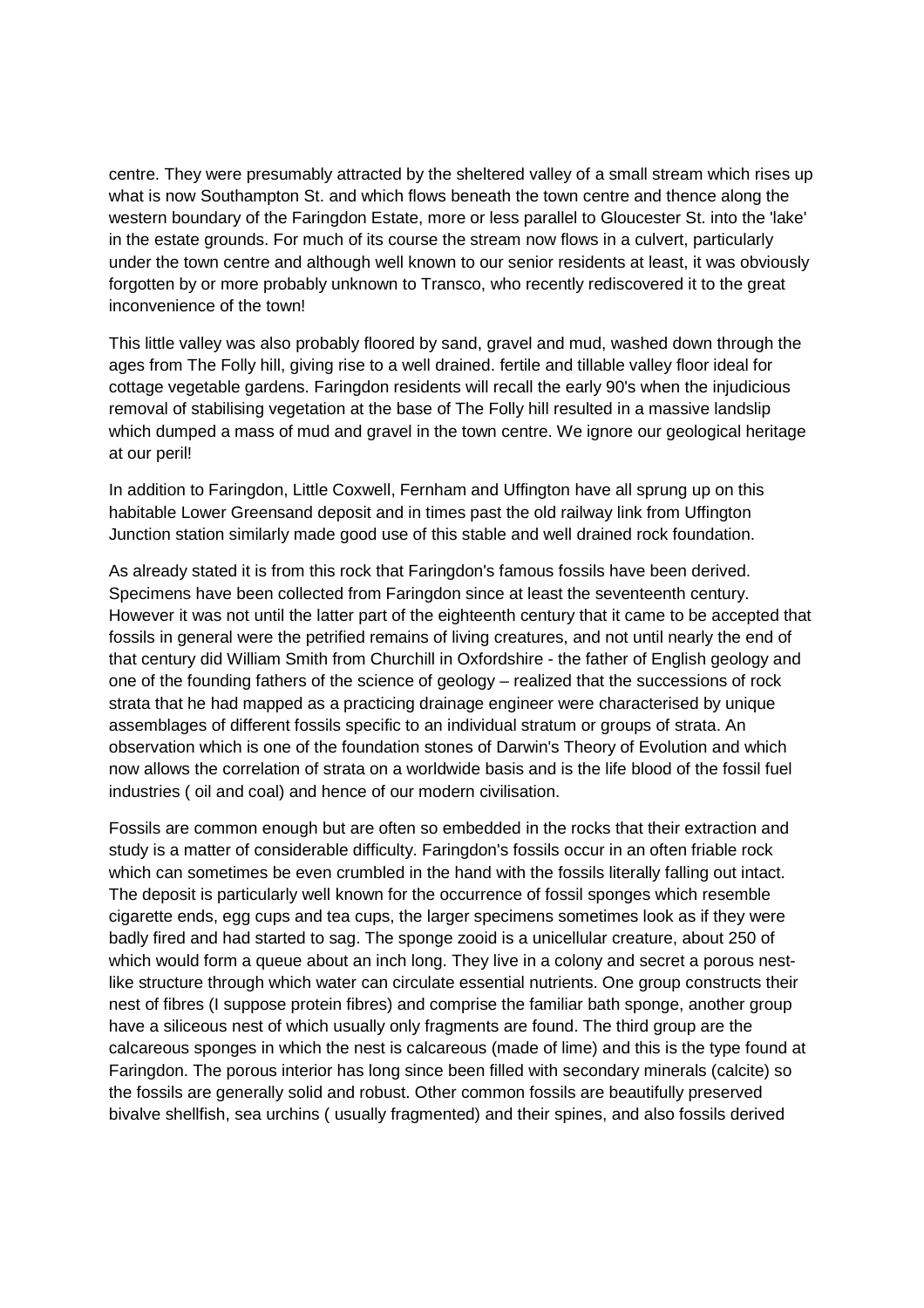from the underlying Jurassic particularly the bullet-like belemnites, fish teeth and occasionally a piece of dinosaur ( I have a plesiosaur vertebra which makes a convenient paper weight on my desk).

Although assigned to the Lower Greensand formation these particular deposits at Faringdon are generally known as the Faringdon Sponge Gravels. The rock consists of fossils or fossil fragments in a sandy matrix which were deposited in hollows in the sea floor, the result of erosion by marine currents, and the fossils seem to have been wafted in by the submarine currents which swept clean the dead debris off the surrounding sea bed. The hollows were at least 10 metres deep and the deposit as a whole is about 50 metres thick. The sponge gravel itself is of limited extent cropping out over the northern and western parts of the main outcrop of the Lower Greensand. It occurs below sands on Badbury Hill but has not been found on the Folly outlier or to the south of Fernham on the high ground of Furze Hill. The rocks on the Folly and Furze Hill are iron stained sandstone.

In and around Faringdon the sponge gravel has been extracted for many years from pits, three of which are still in existence and which are all classed as Sites of Special Scientific Importance (SSSI). The Wicklesham pit, just by the junction of the A 420 and A 417 roads is still being worked, providing a high quality gravel for the construction industry. The tips in the pit are excellent collecting localities for fossils but since this is a working environment visitors and collectors can only enter in small controlled parties and with the permission of the owners. Faringdon pit, between the A 420 bypass and the town is now a store yard for Roger's Concrete, good rock faces about 2 metres in height can be inspected but again this is a working area and intending visitors require the permission of the owners. Coxwell pit is situated on the Fernham Rd. south of Coxwell Lodge. This is now owned by a developer and is the subject of a planning application for housing. The actual SSSI is a quarry face some 3 to 4 metres in height and about 100 metres in length together the strip of land at the base of the quarry face, 5 metres in width. Recent legislation has imposed stricter responsibilities on owners of 'triple S I' sites and it is possible that the site owner will be prepared to 'gift' the site to an appropriate authority. The RIGS organisation is looking into the possibility of managing such a site through a local management group, to ensure care and enhancement of the site and managed access for researchers, students and the public. The total area of land that may become available is sufficient to raise the possibility of setting up a small nature park or reserve which would incorporate the geological SSSI.

It is hoped that this article will give readers some idea of the part that geology has played in the development of Faringdon and the surrounding towns and countryside. The siting of most of the local towns has been strongly influenced by the underlying rocks, so too has the development of agriculture. It is worth mentioning for example, that the fertile and tillable nature of the Lower Greensand rocks gave rise to vigorous nursery and market gardening in and around Faringdon until well into the last century.

Until recently most of our local towns and villages have been built of locally derived material. Faringdon itself has long been a centre of the extraction industry, the sponge gravels providing gravel for construction, as have the sand pits in and around Stanford in the Vale (exploiting the underlying Jurassic rocks), for well over a hundred years. Such is the quality of the sands from the nearby Shellingford crossroad quarry that it was even shipped to the Falkland Islands to help construct the airbase runways following the Falklands War. Fuller's Earth, found in the